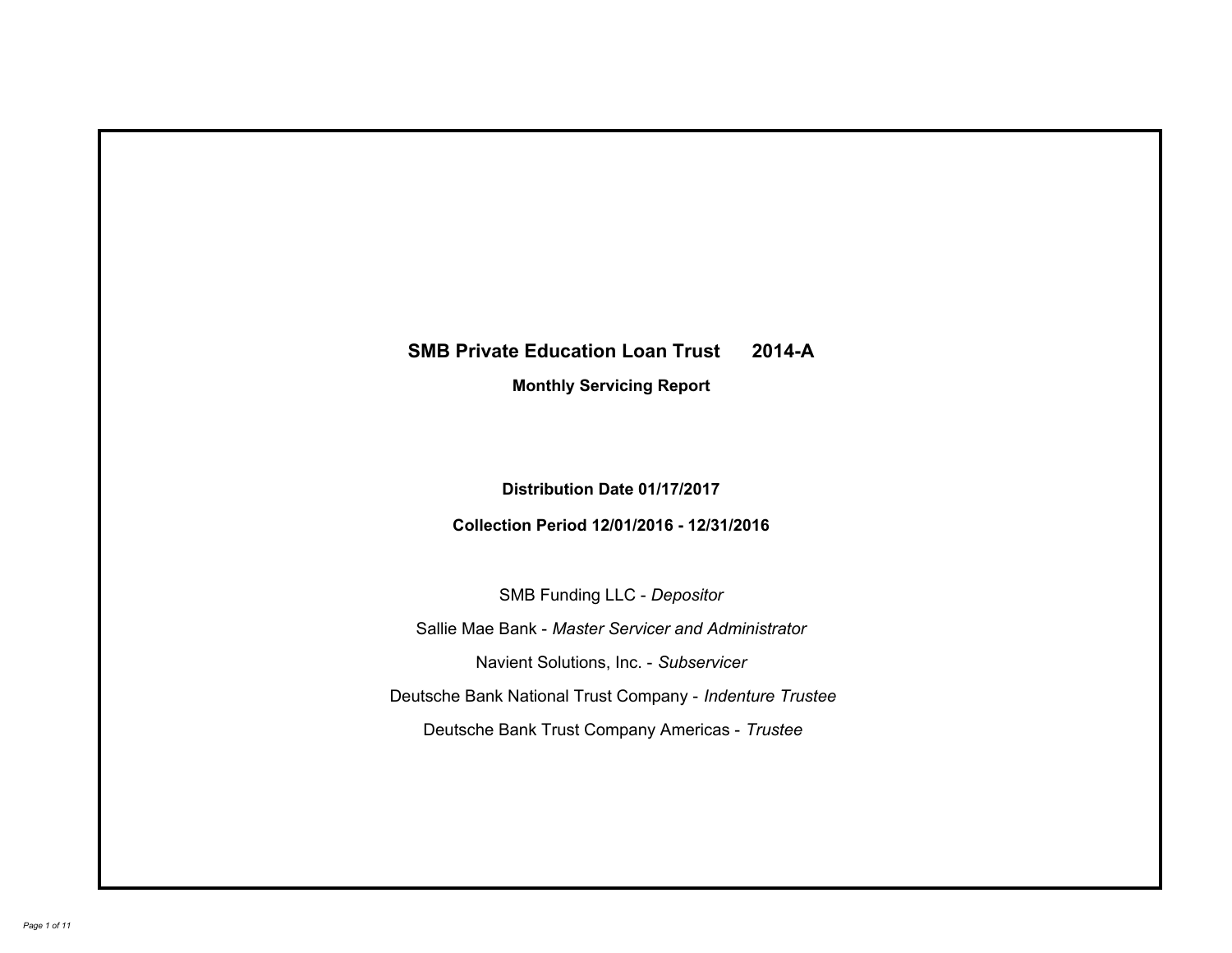|  |  |  | <b>Deal Parameters</b> |  |
|--|--|--|------------------------|--|
|--|--|--|------------------------|--|

| Α | <b>Student Loan Portfolio Characteristics</b>   |                   | 08/07/2014       | 11/30/2016       | 12/31/2016       |
|---|-------------------------------------------------|-------------------|------------------|------------------|------------------|
|   | <b>Principal Balance</b>                        |                   | \$361,523,983.59 | \$303,900,300.78 | \$299,841,636.82 |
|   | Interest to be Capitalized Balance              |                   | 17,313,307.43    | 11,083,344.90    | 10,412,255.91    |
|   | Pool Balance                                    |                   | \$378,837,291.02 | \$314,983,645.68 | \$310,253,892.73 |
|   | Weighted Average Coupon (WAC)                   |                   | 7.81%            | 7.80%            | 7.99%            |
|   | Weighted Average Remaining Term                 |                   | 138.29           | 142.45           | 142.50           |
|   | Number of Loans                                 |                   | 33,555           | 27,440           | 27,090           |
|   | Number of Borrowers                             |                   | 26,651           | 21,524           | 21,269           |
|   | Pool Factor                                     |                   |                  | 0.831448364      | 0.818963444      |
|   | Since Issued Total Constant Prepayment Rate (1) |                   |                  | 6.59%            | 6.72%            |
| В | <b>Debt Securities</b>                          | <b>Cusip/Isin</b> | 12/15/2016       |                  | 01/17/2017       |
|   | A1                                              | 784456AA3         | \$20,230,494.43  |                  | \$15,013,370.47  |
|   | A <sub>2</sub> A                                | 784456AB1         | \$68,000,000.00  |                  | \$68,000,000.00  |
|   | A2B                                             | 784456AC9         | \$68,000,000.00  |                  | \$68,000,000.00  |
|   | A <sub>3</sub>                                  | 784456AD7         | \$50,000,000.00  |                  | \$50,000,000.00  |
|   | В                                               | 784456AE5         | \$36,000,000.00  |                  | \$36,000,000.00  |
|   | C                                               | 784456AF2         | \$42,000,000.00  |                  | \$42,000,000.00  |
|   |                                                 |                   |                  |                  |                  |
| C | <b>Certificates</b>                             | Cusip/Isin        | 12/15/2016       |                  | 01/17/2017       |
|   | <b>Excess Distribution</b>                      | 784456105         | \$100,000.00     |                  | \$100,000.00     |
|   |                                                 |                   |                  |                  |                  |
| D | <b>Account Balances</b>                         |                   | 12/15/2016       |                  | 01/17/2017       |
|   | Reserve Account Balance                         |                   | \$958,735.00     |                  | \$958,735.00     |
| E | <b>Asset / Liability</b>                        |                   | 12/15/2016       |                  | 01/17/2017       |
|   | Overcollateralization Percentage *              |                   | 23.10%           |                  | 23.61%           |
|   | Specified Overcollateralization Amount *        |                   | \$94,495,093.70  |                  | \$93,076,167.82  |
|   | Actual Overcollateralization Amount *           |                   | \$72,753,151.25  |                  | \$73,240,522.26  |
|   |                                                 |                   |                  |                  |                  |

\* Based on the Rated debt securities (Class A and Class B Bonds)

(1) Since Issued Total CPR calculations found in monthly servicing reports issued on or prior to September 15, 2015 originally included loans that were removed from the pool by the sponsor because they became ineligible for the pool between the cut-off date and settlement date. On October 5, 2015, Since Issued Total CPR calculations were revised to exclude these loans and all prior monthly servicing reports were restated. For additional information, see 'Since Issued CPR Methodology' found on page 11 of this report.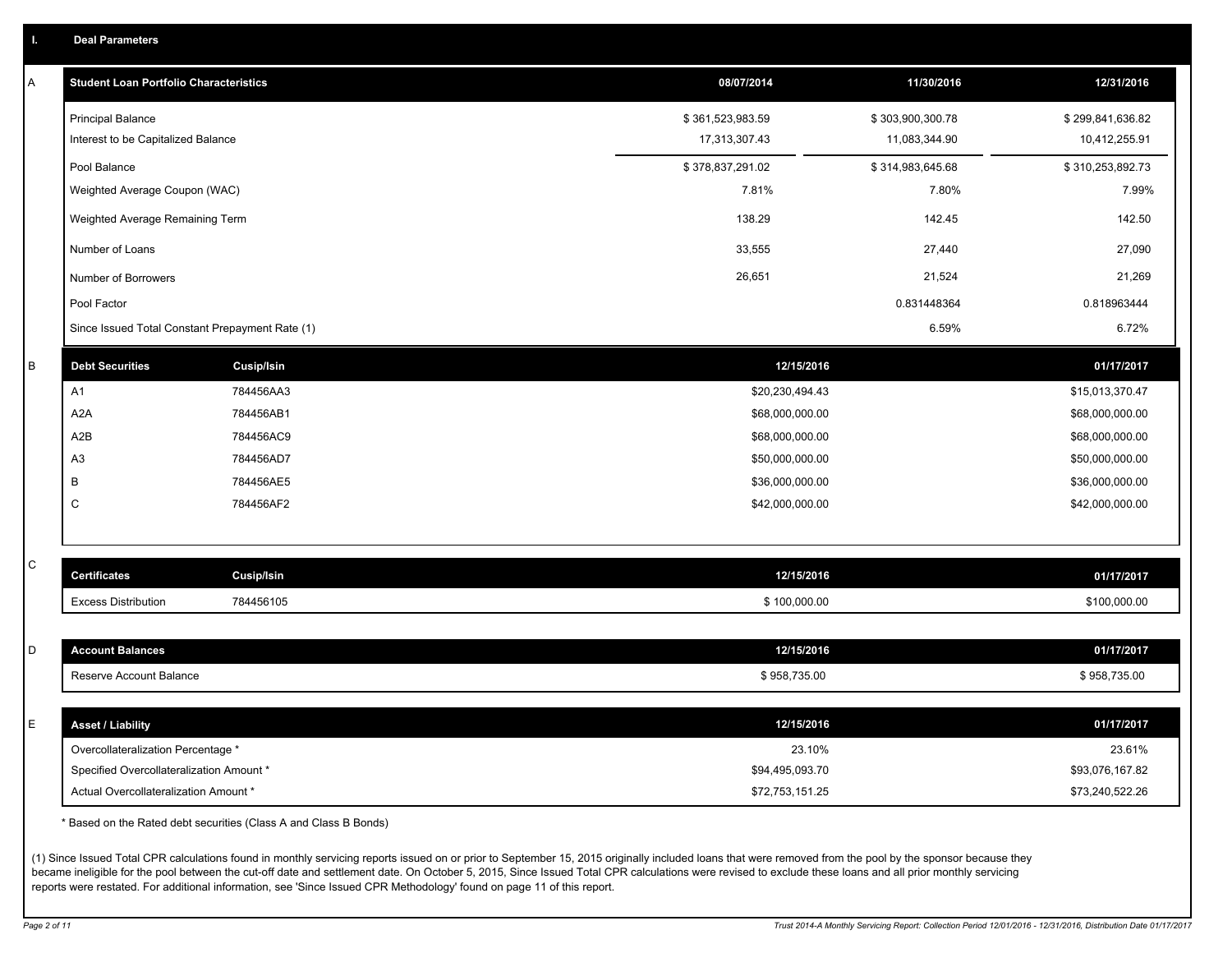## **II. 2014-A Trust Activity 12/01/2016 through 12/31/2016**

| Α         | <b>Student Loan Principal Receipts</b>                           |                |
|-----------|------------------------------------------------------------------|----------------|
|           | <b>Borrower Principal</b>                                        | 4,786,384.05   |
|           | <b>Consolidation Activity Principal</b>                          | 0.00           |
|           | Seller Principal Reimbursement                                   | 0.00           |
|           | Servicer Principal Reimbursement                                 | 0.00           |
|           | Delinquent Principal Purchases by Servicer                       | 0.00           |
|           | <b>Other Principal Deposits</b>                                  | 0.00           |
|           | <b>Total Principal Receipts</b>                                  | \$4,786,384.05 |
| B         | <b>Student Loan Interest Receipts</b>                            |                |
|           | Borrower Interest                                                | 1,318,869.26   |
|           | <b>Consolidation Activity Interest</b>                           | 0.00           |
|           | Seller Interest Reimbursement                                    | 0.00           |
|           | Servicer Interest Reimbursement                                  | (13,604.03)    |
|           | Delinquent Interest Purchases by Servicer                        | 0.00           |
|           | <b>Other Interest Deposits</b>                                   | 10,241.41      |
|           | <b>Total Interest Receipts</b>                                   | \$1,315,506.64 |
| C         | <b>Recoveries on Realized Losses</b>                             | \$14,505.15    |
| D         | <b>Investment Income</b>                                         | \$1,906.00     |
| Е         | <b>Funds Borrowed from Next Collection Period</b>                | \$0.00         |
| F         | <b>Funds Repaid from Prior Collection Period</b>                 | \$0.00         |
| G         | Loan Sale or Purchase Proceeds                                   | \$0.00         |
| н         | Initial Deposits to Collection Account                           | \$0.00         |
|           | <b>Excess Transferred from Other Accounts</b>                    | \$0.00         |
| . I       | <b>Borrower Benefit Reimbursements</b>                           | \$0.00         |
| Κ         | <b>Gross Swap Receipt</b>                                        | \$0.00         |
| L         | <b>Other Deposits</b>                                            | \$0.00         |
| M         | <b>Other Fees Collected</b>                                      | \$0.00         |
| ${\sf N}$ | <b>AVAILABLE FUNDS</b>                                           | \$6,118,301.84 |
| $\circ$   | Non-Cash Principal Activity During Collection Period             | \$727,720.09   |
| P         | Aggregate Purchased Amounts by the Depositor, Servicer or Seller | \$0.00         |
| Q         | Aggregate Loan Substitutions                                     | \$0.00         |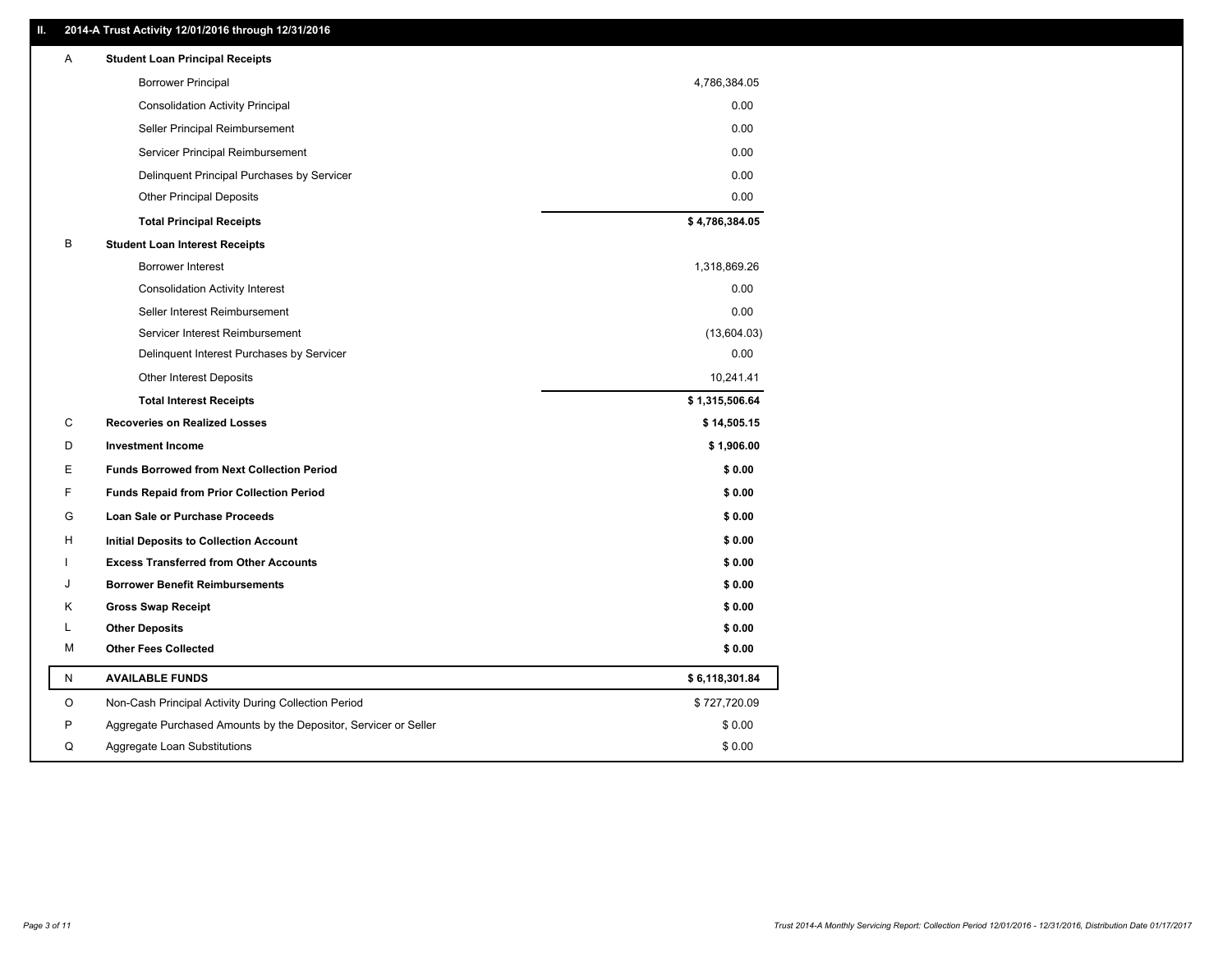|                   |                         |                          |         | 12/31/2016       |                | 11/30/2016               |         |                  |                |
|-------------------|-------------------------|--------------------------|---------|------------------|----------------|--------------------------|---------|------------------|----------------|
|                   |                         | <b>Wtd Avg</b><br>Coupon | # Loans | Principal        | % of Principal | <b>Wtd Avg</b><br>Coupon | # Loans | Principal        | % of Principal |
| INTERIM:          | IN SCHOOL               | 9.11%                    | 1,718   | \$16,500,757.54  | 5.503%         | 8.87%                    | 1,842   | \$17,712,327.06  | 5.828%         |
|                   | GRACE                   | 8.94%                    | 462     | \$4,305,436.99   | 1.436%         | 8.82%                    | 544     | \$5,288,540.10   | 1.740%         |
|                   | <b>DEFERMENT</b>        | 9.03%                    | 1,199   | \$12,865,955.82  | 4.291%         | 8.79%                    | 1,242   | \$13,154,901.03  | 4.329%         |
| <b>REPAYMENT:</b> | <b>CURRENT</b>          | 7.77%                    | 22,072  | \$245,181,741.69 | 81.770%        | 7.57%                    | 22,277  | \$248,436,493.80 | 81.749%        |
|                   | 31-60 DAYS DELINQUENT   | 8.40%                    | 307     | \$3,691,678.36   | 1.231%         | 8.36%                    | 285     | \$3,519,976.69   | 1.158%         |
|                   | 61-90 DAYS DELINQUENT   | 8.53%                    | 174     | \$2,235,757.92   | 0.746%         | 8.78%                    | 159     | \$2,071,575.12   | 0.682%         |
|                   | 91-120 DAYS DELINQUENT  | 9.16%                    | 120     | \$1,488,369.74   | 0.496%         | 8.85%                    | 120     | \$1,306,006.09   | 0.430%         |
|                   | 121-150 DAYS DELINQUENT | 9.07%                    | 108     | \$1,172,162.10   | 0.391%         | 8.76%                    | 97      | \$1,116,223.68   | 0.367%         |
|                   | 151-180 DAYS DELINQUENT | 9.21%                    | 88      | \$1,077,883.91   | 0.359%         | 8.86%                    | 77      | \$855,263.13     | 0.281%         |
|                   | > 180 DAYS DELINQUENT   | 9.34%                    | 59      | \$639,274.07     | 0.213%         | 9.39%                    | 68      | \$842,583.92     | 0.277%         |
|                   | FORBEARANCE             | 8.48%                    | 783     | \$10,682,618.68  | 3.563%         | 8.19%                    | 729     | \$9,596,410.16   | 3.158%         |
| <b>TOTAL</b>      |                         |                          | 27,090  | \$299,841,636.82 | 100.00%        |                          | 27,440  | \$303,900,300.78 | 100.00%        |

Percentages may not total 100% due to rounding \*

\*\* Smart Option Interest Only loans and \$25 Fixed Payment loans classified as in repayment whether student borrowers are in school, in grace, in deferment or required to make full principal and interest payments on their l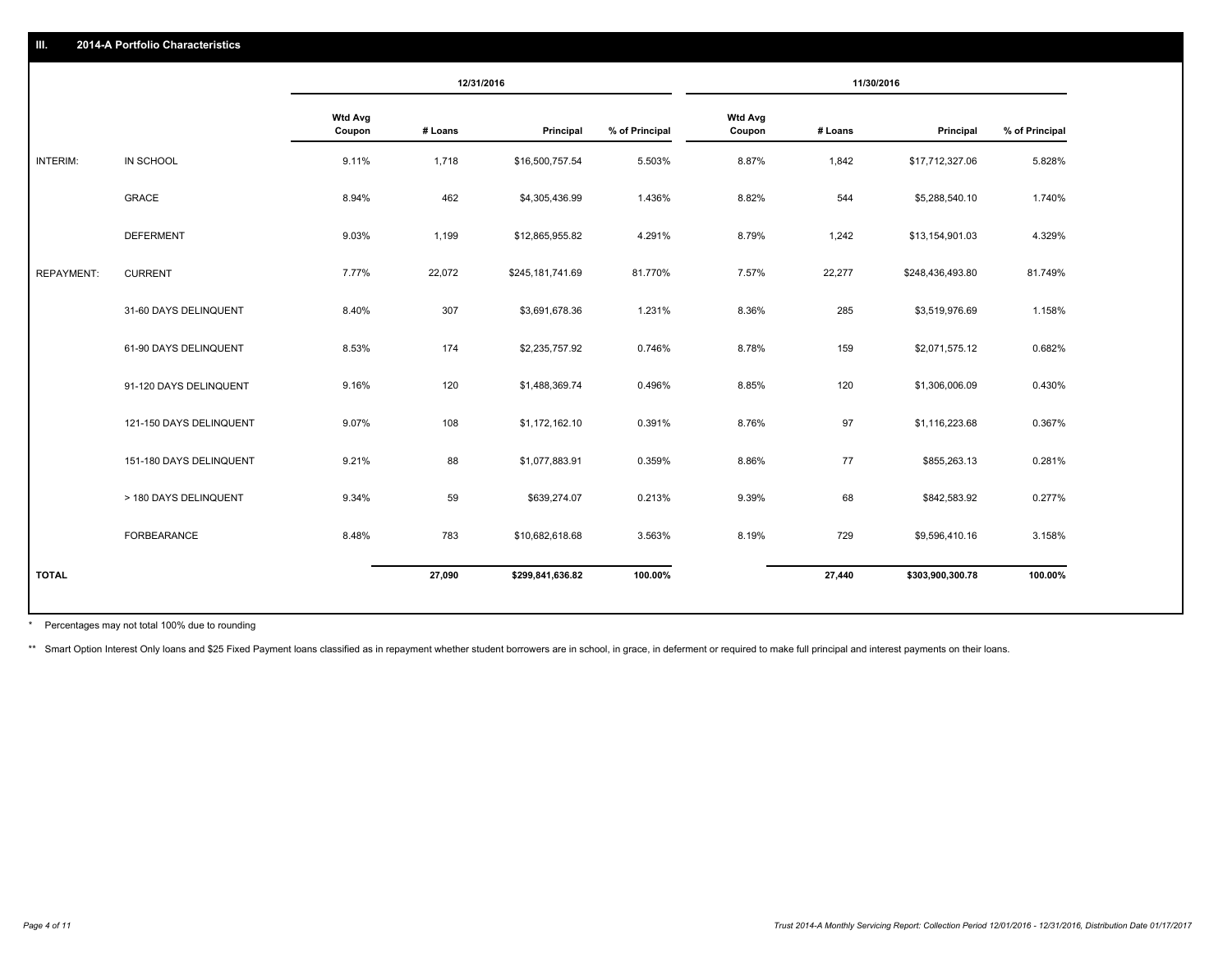|                                                         | 12/31/2016       | 11/30/2016       |
|---------------------------------------------------------|------------------|------------------|
| Pool Balance                                            | \$310,253,892.73 | \$314,983,645.68 |
| Total # Loans                                           | 27,090           | 27,440           |
| Total # Borrowers                                       | 21,269           | 21,524           |
| Weighted Average Coupon                                 | 7.99%            | 7.80%            |
| Weighted Average Remaining Term                         | 142.50           | 142.45           |
| Percent of Pool - Cosigned                              | 93.8%            | 93.8%            |
| Percent of Pool - Non Cosigned                          | 6.2%             | 6.2%             |
| Borrower Interest Accrued for Period                    | \$1,978,151.51   | \$1,914,148.90   |
| Outstanding Borrower Interest Accrued                   | \$12,020,419.18  | \$12,620,122.17  |
| Gross Principal Realized Loss - Periodic                | \$482,188.12     | \$468,883.22     |
| Gross Principal Realized Loss - Cumulative              | \$5,115,353.56   | \$4,633,165.44   |
| Delinquent Principal Purchased by Servicer - Periodic   | \$0.00           | \$0.00           |
| Delinguent Principal Purchased by Servicer - Cumulative | \$0.00           | \$0.00           |
| Recoveries on Realized Losses - Periodic                | \$14,505.15      | \$19,773.01      |
| Recoveries on Realized Losses - Cumulative              | \$225,460.45     | \$210,955.30     |
| Net Losses - Periodic                                   | \$467,682.97     | \$449,110.21     |
| Net Losses - Cumulative                                 | \$4,889,893.11   | \$4,422,210.14   |
| <b>Cumulative Gross Defaults</b>                        | \$5,115,353.56   | \$4,633,165.44   |
| Change in Gross Defaults                                | \$482,188.12     | \$468,883.22     |
| Non-Cash Principal Activity - Capitalized Interest      | \$1,209,947.77   | \$4,201,961.26   |
| Since Issued Total Constant Prepayment Rate (CPR) (1)   | 6.72%            | 6.59%            |
| <b>Loan Substitutions</b>                               | \$0.00           | \$0.00           |
| <b>Cumulative Loan Substitutions</b>                    | \$0.00           | \$0.00           |
| <b>Unpaid Master Servicing Fees</b>                     | \$0.00           | \$0.00           |
| <b>Unpaid Sub-Servicing Fees</b>                        | \$0.00           | \$0.00           |
| <b>Unpaid Administration Fees</b>                       | \$0.00           | \$0.00           |
| Unpaid Carryover Master Servicing Fees                  | \$0.00           | \$0.00           |
| Unpaid Carryover Sub-Servicing Fees                     | \$0.00           | \$0.00           |
| Note Interest Shortfall                                 | \$0.00           | \$0.00           |

(1) Since Issued Total CPR calculations found in monthly servicing reports issued on or prior to September 15, 2015 originally included loans that were removed from the pool by the sponsor because they became ineligible for the pool between the cut-off date and settlement date. On October 5, 2015, Since Issued Total CPR calculations were revised to exclude these loans and all prior monthly servicing reports were restated. For additional information, see 'Since Issued CPR Methodology' found on page 11 of this report.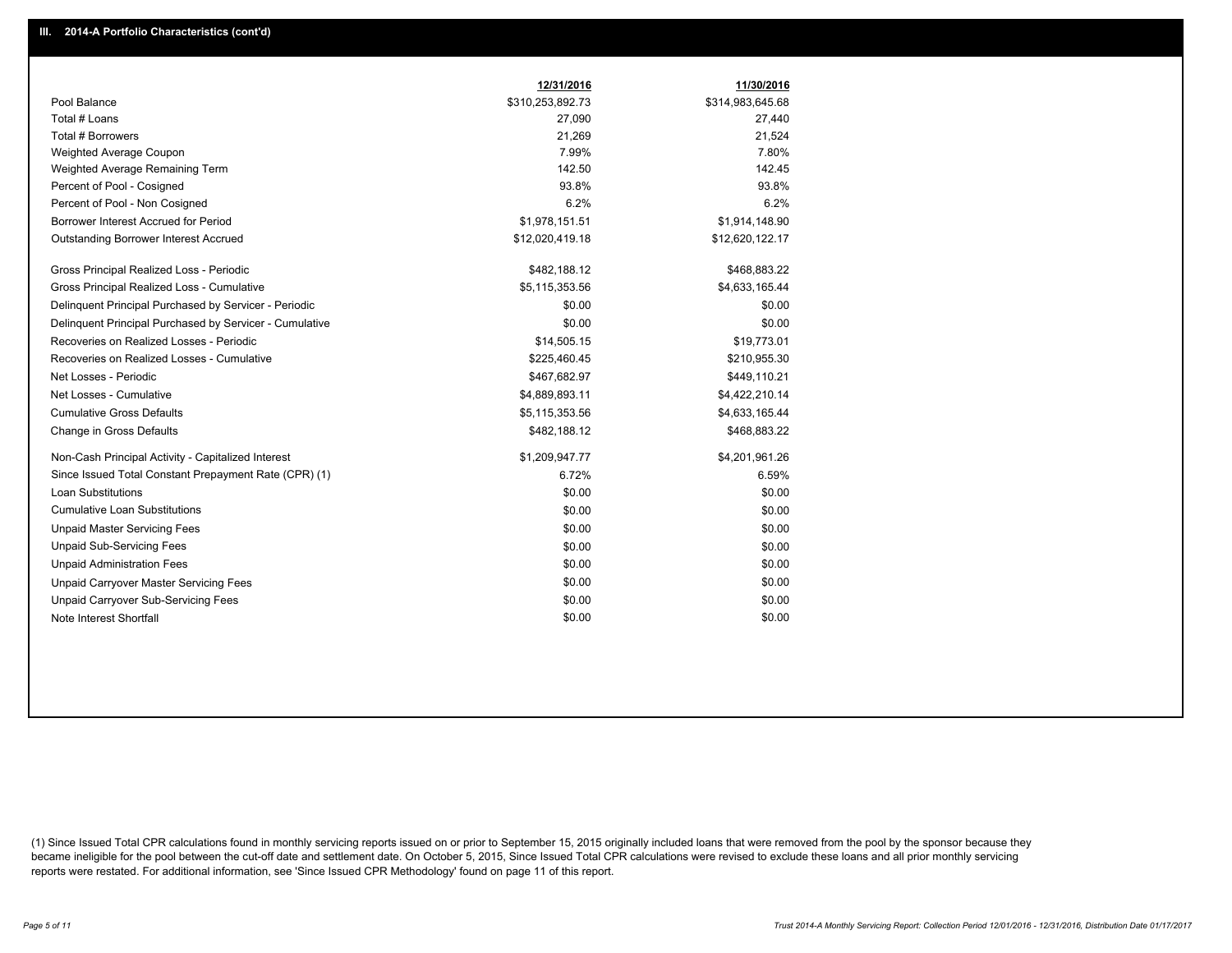## **IV. 2014-A Portfolio Statistics by Loan Program**

|                                                                 | Weighted<br><b>Average Coupon</b>                           | # LOANS | \$ AMOUNT        | $%$ *    |
|-----------------------------------------------------------------|-------------------------------------------------------------|---------|------------------|----------|
| - Smart Option Deferred Loans                                   | 8.51%                                                       | 8,669   | \$90,820,592.49  | 30.290%  |
| - Smart Option Fixed Pay Loans                                  | 8.23%                                                       | 5,324   | \$69,655,394.26  | 23.231%  |
| - Smart Option Interest-Only Loans                              | 7.53%                                                       | 13,097  | \$139,365,650.07 | 46.480%  |
| - Other Loan Programs                                           | 0.00%                                                       | 0.00    | \$0.00           | 0.000%   |
| <b>Total</b>                                                    | 7.99%                                                       | 27,090  | \$299,841,636.82 | 100.000% |
| Prime Indexed Loans -- Monthly Reset Adjustable                 |                                                             |         | \$0.00           |          |
| Prime Indexed Loans -- Monthly Reset Non-Adjustable             |                                                             |         | \$0.00           |          |
|                                                                 | \$0.00<br>Prime Indexed Loans -- Quarterly Reset Adjustable |         |                  |          |
| Prime Indexed Loans -- Quarterly Reset Non-Adjustable<br>\$0.00 |                                                             |         |                  |          |
| Prime Indexed Loans -- Annual Reset                             |                                                             |         | \$0.00           |          |
| T-Bill Indexed Loans                                            |                                                             |         | \$0.00           |          |
| <b>Fixed Rate Loans</b>                                         |                                                             |         | \$43,127,426.70  |          |
| <b>LIBOR Indexed Loans</b>                                      |                                                             |         | \$267,126,466.03 |          |
|                                                                 |                                                             |         |                  |          |

\* Note: Percentages may not total 100% due to rounding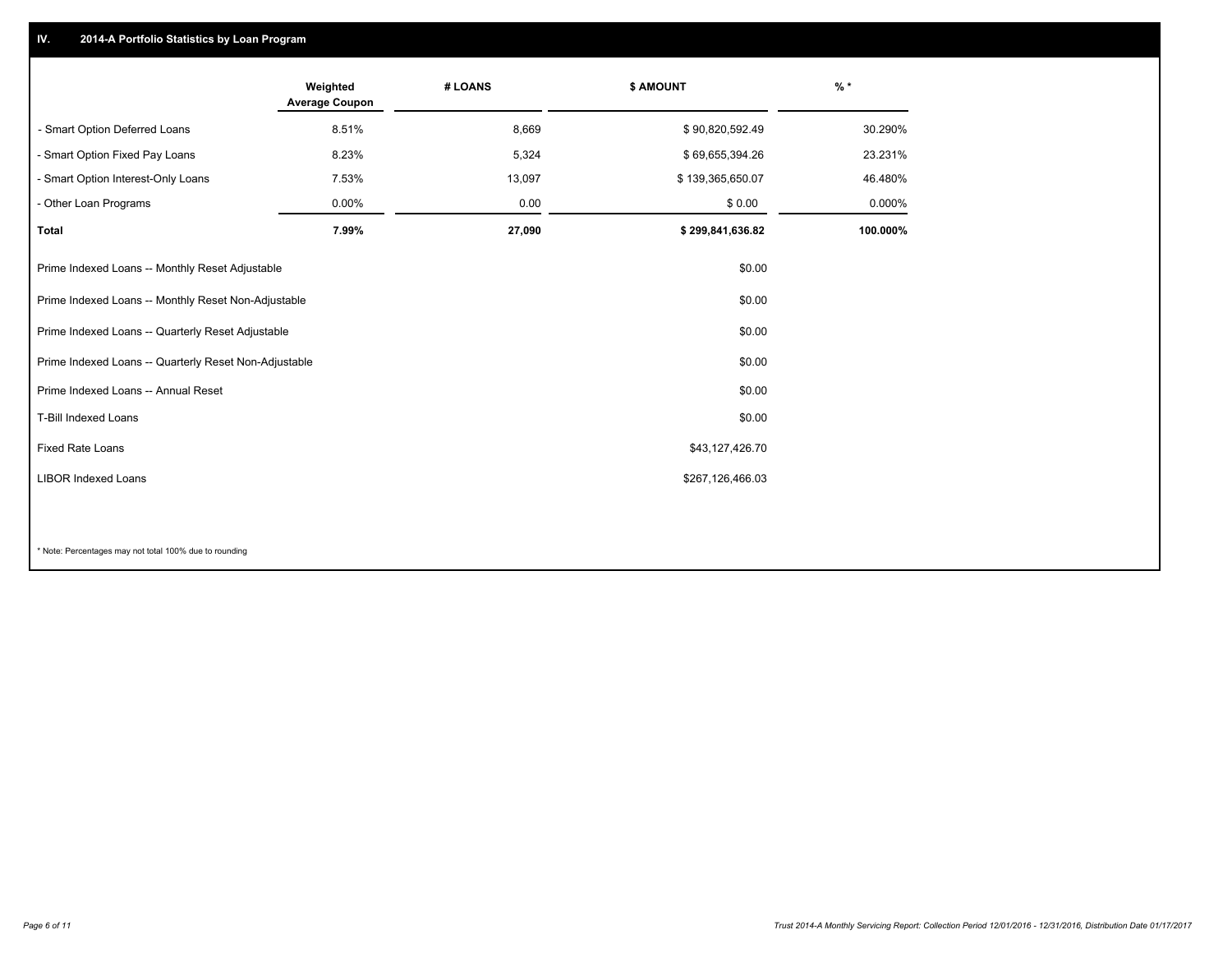| V. |       | 2014-A Reserve Account and Principal Distribution Calculations                                                                                                                                                        |                  |  |
|----|-------|-----------------------------------------------------------------------------------------------------------------------------------------------------------------------------------------------------------------------|------------------|--|
| А. |       | <b>Reserve Account</b>                                                                                                                                                                                                |                  |  |
|    |       | Specified Reserve Account Balance                                                                                                                                                                                     | \$958,735.00     |  |
|    |       | Actual Reserve Account Balance                                                                                                                                                                                        | \$958,735.00     |  |
| В. |       | <b>Principal Distribution Amount</b>                                                                                                                                                                                  |                  |  |
|    | j.    | Class A Notes Outstanding                                                                                                                                                                                             | \$206,230,494.43 |  |
|    | ii.   | Pool Balance                                                                                                                                                                                                          | \$310,253,892.73 |  |
|    | iii.  | First Priority Principal Distribution Amount (i - ii)                                                                                                                                                                 | \$0.00           |  |
|    |       |                                                                                                                                                                                                                       |                  |  |
|    | iv.   | Class A and B Notes Outstanding                                                                                                                                                                                       | \$242,230,494.43 |  |
|    | V.    | First Priority Principal Distribution Amount                                                                                                                                                                          | \$0.00           |  |
|    | vi.   | Pool Balance                                                                                                                                                                                                          | \$310,253,892.73 |  |
|    | vii.  | Specified Overcollateralization Amount                                                                                                                                                                                | \$93,076,167.82  |  |
|    |       | viii. Regular Principal Distribution Amount (iv - v) - (vi - vii)                                                                                                                                                     | \$25,052,769.52  |  |
|    |       |                                                                                                                                                                                                                       |                  |  |
|    | ix.   | Notes Outstanding                                                                                                                                                                                                     | \$284,230,494.43 |  |
|    | х.    | First Priority Principal Distribution Amount                                                                                                                                                                          | \$0.00           |  |
|    | xi.   | Regular Principal Distribution Amount                                                                                                                                                                                 | \$25,052,769.52  |  |
|    | xii.  | Available Funds (after payment of waterfall items A through J) *                                                                                                                                                      | \$0.00           |  |
|    | xiii. | Additional Principal Distribution Amount (min(ix - x - xi, xiii))                                                                                                                                                     | \$0.00           |  |
|    |       | * Represents 50% of value if the principal balance of the notes is greater than 10% of initial principal balance of the notes or the Class A and Class B note are reduced to 0, otherwise the full<br>value is shown. |                  |  |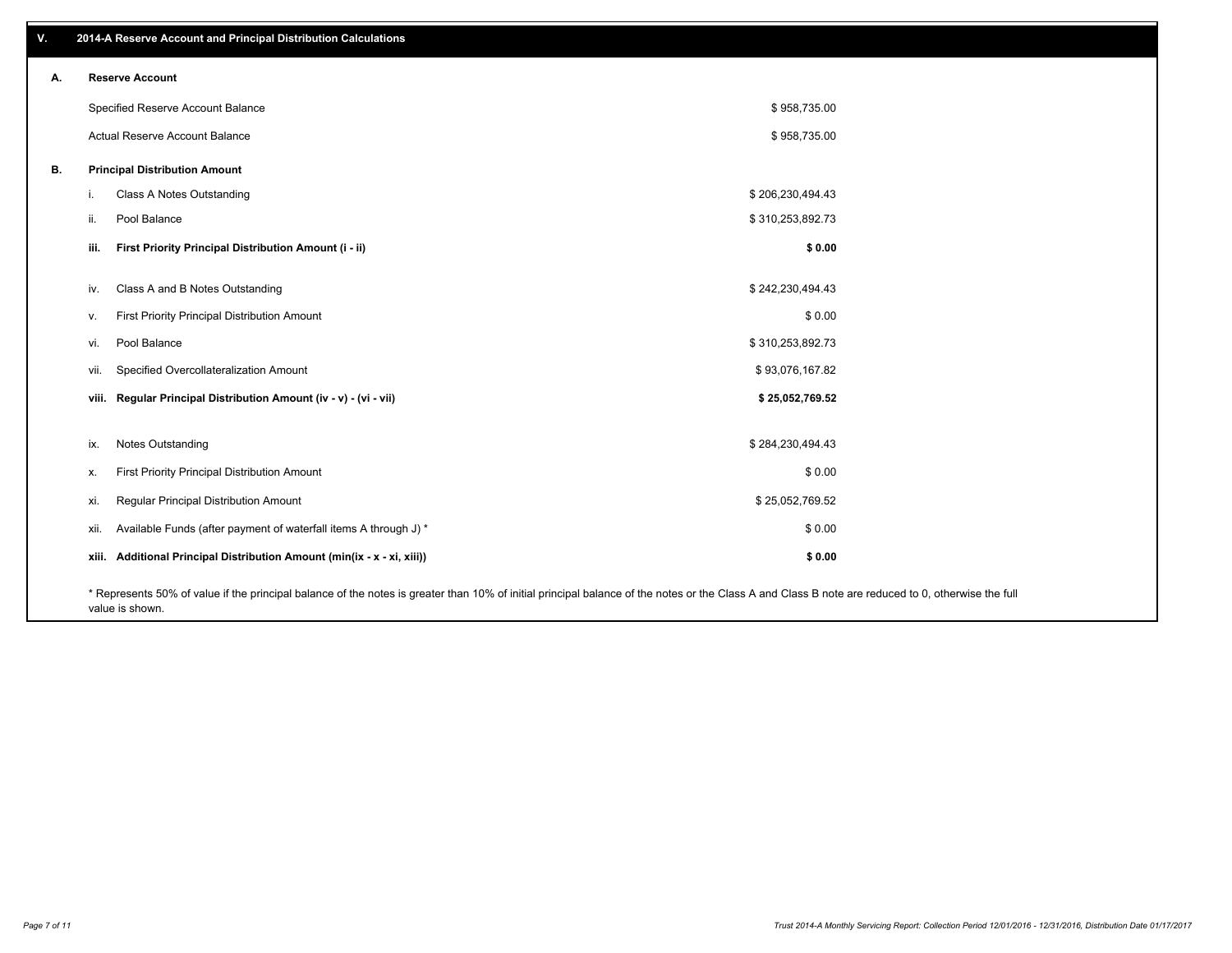| VI. |  | 2014-A Waterfall for Distributions |  |  |  |
|-----|--|------------------------------------|--|--|--|
|-----|--|------------------------------------|--|--|--|

|              |                                                                                        | Paid             | <b>Funds Balance</b> |
|--------------|----------------------------------------------------------------------------------------|------------------|----------------------|
|              | <b>Total Available Funds</b>                                                           |                  | \$6,118,301.84       |
| A            | <b>Trustee Fees</b>                                                                    | \$0.00           | \$6,118,301.84       |
| B            | i. Master Servicing Fees                                                               | \$12,712.32      | \$6,105,589.52       |
|              | ii. Sub-Servicing Fees                                                                 | \$192,568.79     | \$5,913,020.73       |
| $\mathsf C$  | i. Administration Fees                                                                 | \$6,667.00       | \$5,906,353.73       |
|              | ii. Unreimbursed Administrator Advances plus any Unpaid                                | \$0.00           | \$5,906,353.73       |
| D            | Class A Noteholders Interest Distribution Amount                                       | \$411,729.77     | \$5,494,623.96       |
| E            | <b>First Priority Principal Payment</b>                                                | \$0.00           | \$5,494,623.96       |
| F            | Class B Noteholders Interest Distribution Amount                                       | \$120,000.00     | \$5,374,623.96       |
| G            | Class C Noteholders Interest Distribution Amount                                       | \$157,500.00     | \$5,217,123.96       |
| H            | <b>Reinstatement Reserve Account</b>                                                   | \$0.00           | \$5,217,123.96       |
| $\mathbf{I}$ | Regular Principal Distribution                                                         | \$5,217,123.96   | \$0.00               |
| J            | i. Carryover Master Servicing Fees                                                     | \$0.00           | \$0.00               |
|              | ii. Carryover Sub-servicing Fees                                                       | \$0.00           | \$0.00               |
| K            | Additional Principal Distribution Amount                                               | \$0.00           | \$0.00               |
| L            | Unpaid Expenses of Trustee                                                             | \$0.00           | \$0.00               |
| м            | Unpaid Expenses of Administrator                                                       | \$0.00           | \$0.00               |
| N            | Remaining Funds to the Excess Distribution Certificateholder                           | \$0.00           | \$0.00               |
|              |                                                                                        |                  |                      |
|              | <b>Waterfall Conditions</b>                                                            |                  |                      |
|              | <b>Class C Noteholders' Interest Distribution Condition</b>                            |                  |                      |
|              | Pool Balance<br>i.                                                                     | \$310,253,892.73 |                      |
|              | ii.<br>Class A and B Notes Outstanding                                                 | \$242,230,494.43 |                      |
|              | iii.<br>Class C Noteholders' Interest Distribution Ratio (i / ii)                      | 128.08%          |                      |
|              | Minimum Ratio<br>iv.                                                                   | 110.00%          |                      |
|              | Is the Class C Noteholders' Interest Distribution Condition Satisfied (iii > iv)<br>v. | Y                |                      |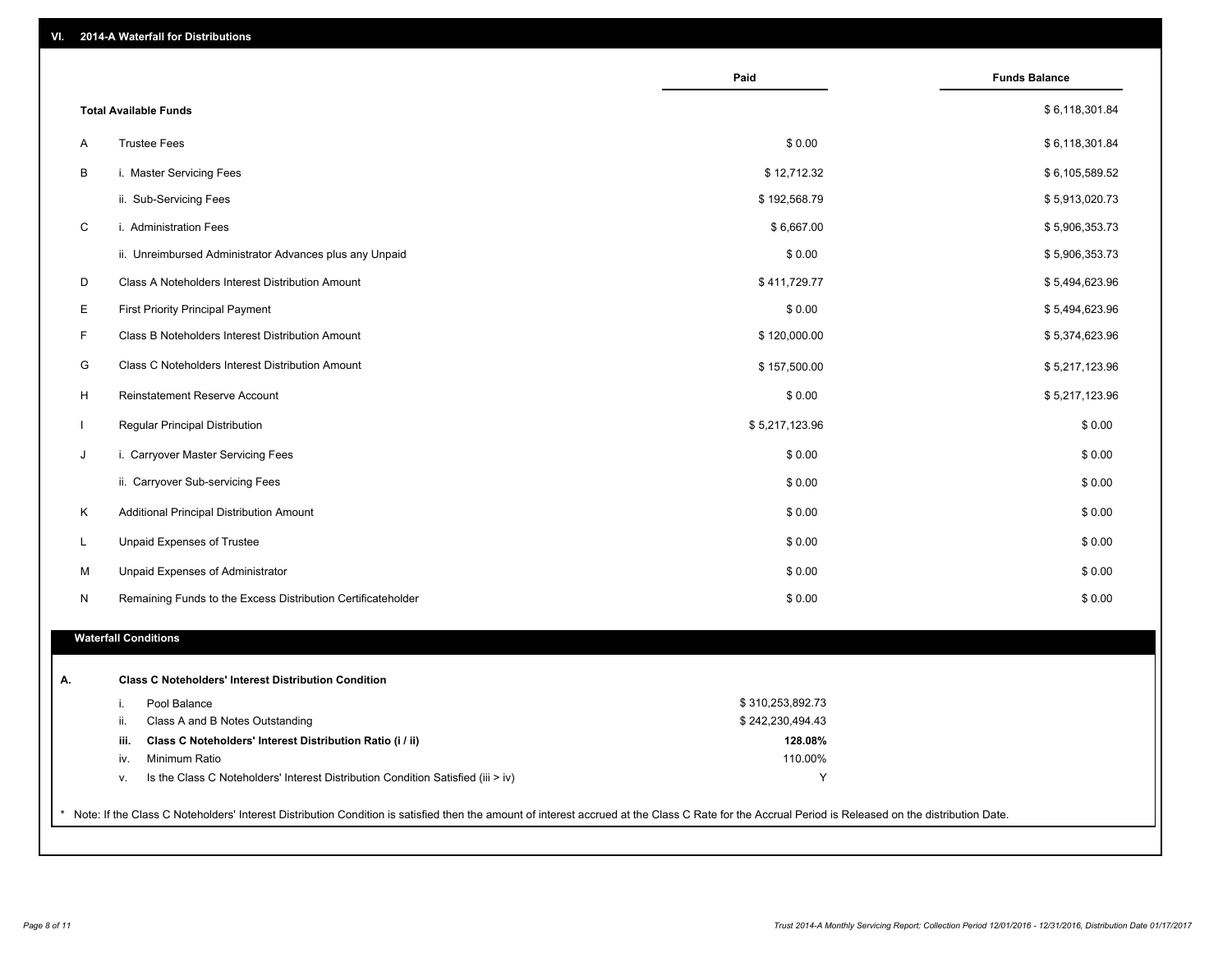| A1                      | A <sub>2</sub> A        | A <sub>2</sub> B        |
|-------------------------|-------------------------|-------------------------|
| 784456AA3               | 784456AB1               | 784456AC9               |
| \$20,230,494.43         | \$68,000,000.00         | \$68,000,000.00         |
| <b>LIBOR</b>            | <b>FIXED</b>            | <b>LIBOR</b>            |
| 0.50%                   | 3.05%                   | 1.15%                   |
| 1 NEW YORK BUSINESS DAY | 1 NEW YORK BUSINESS DAY | 1 NEW YORK BUSINESS DAY |
| 12/15/2016              | 12/15/2016              | 12/15/2016              |
| 1/17/2017               | 1/15/2017               | 1/17/2017               |
| 0.09166667              | 0.08333333              | 0.09166667              |
| 1.20389%                | 3.05000%                | 1.85389%                |
| 0.001103566             | 0.002541667             | 0.001699399             |
| \$22,325.68             | \$172,833.33            | \$115,559.14            |
| $\mathsf{\$}$ -         | $\mathsf{\$}$ -         | $$ -$                   |
| \$22,325.68             | \$172,833.33            | \$115,559.14            |
| \$22,325.68             | \$172,833.33            | \$115,559.14            |
| $\mathsf{\$}$ -         | $\mathsf{\$}$ -         | $\mathsf{\$}$ -         |
| \$5,217,123.96          | $\mathsf{\$}$ -         | $S -$                   |
| \$15,013,370.47         | \$68,000,000.00         | \$68,000,000.00         |
| 0.044212915             | 0.000000000             | 0.000000000             |
| 0.127231953             | 1.000000000             | 1.000000000             |
|                         |                         |                         |

\* Pay rates for Current Distribution. For the interest rates applicable to the next distribution date, please see https://www.salliemae.com/about/investors/data/SMBabrate.txt.

**VII. 2014-A Distributions**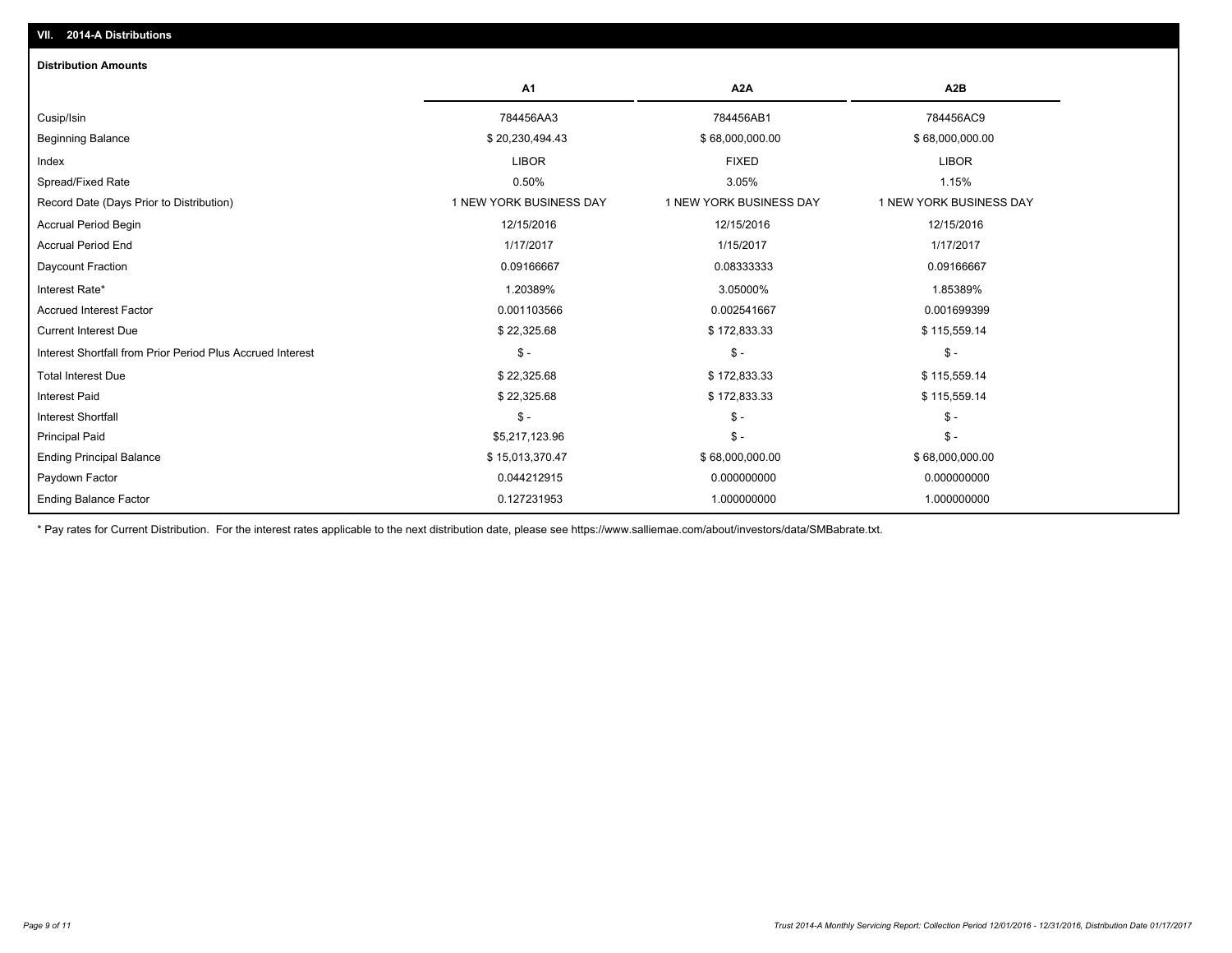| <b>Distribution Amounts</b>                                |                         |                         |                         |
|------------------------------------------------------------|-------------------------|-------------------------|-------------------------|
|                                                            | A3                      | в                       | C                       |
| Cusip/Isin                                                 | 784456AD7               | 784456AE5               | 784456AF2               |
| <b>Beginning Balance</b>                                   | \$50,000,000.00         | \$36,000,000.00         | \$42,000,000.00         |
| Index                                                      | <b>LIBOR</b>            | <b>FIXED</b>            | <b>FIXED</b>            |
| Spread/Fixed Rate                                          | 1.50%                   | 4.00%                   | 4.50%                   |
| Record Date (Days Prior to Distribution)                   | 1 NEW YORK BUSINESS DAY | 1 NEW YORK BUSINESS DAY | 1 NEW YORK BUSINESS DAY |
| <b>Accrual Period Begin</b>                                | 12/15/2016              | 12/15/2016              | 12/15/2016              |
| <b>Accrual Period End</b>                                  | 1/17/2017               | 1/15/2017               | 1/15/2017               |
| Daycount Fraction                                          | 0.09166667              | 0.08333333              | 0.08333333              |
| Interest Rate*                                             | 2.20389%                | 4.00000%                | 4.50000%                |
| <b>Accrued Interest Factor</b>                             | 0.002020232             | 0.003333333             | 0.003750000             |
| <b>Current Interest Due</b>                                | \$101,011.62            | \$120,000.00            | \$157,500.00            |
| Interest Shortfall from Prior Period Plus Accrued Interest | $S -$                   | $$ -$                   | $$ -$                   |
| <b>Total Interest Due</b>                                  | \$101,011.62            | \$120,000.00            | \$157,500.00            |
| <b>Interest Paid</b>                                       | \$101,011.62            | \$120,000.00            | \$157,500.00            |
| <b>Interest Shortfall</b>                                  | $S -$                   | $\mathsf{\$}$ -         | $S -$                   |
| <b>Principal Paid</b>                                      | $S -$                   | $S -$                   | $\mathsf{\$}$ -         |
| <b>Ending Principal Balance</b>                            | \$50,000,000.00         | \$36,000,000.00         | \$42,000,000.00         |
| Paydown Factor                                             | 0.000000000             | 0.000000000             | 0.000000000             |
| <b>Ending Balance Factor</b>                               | 1.000000000             | 1.000000000             | 1.000000000             |
|                                                            |                         |                         |                         |

\* Pay rates for Current Distribution. For the interest rates applicable to the next distribution date, please see https://www.salliemae.com/about/investors/data/SMBabrate.txt.

**VII. 2014-A Distributions**